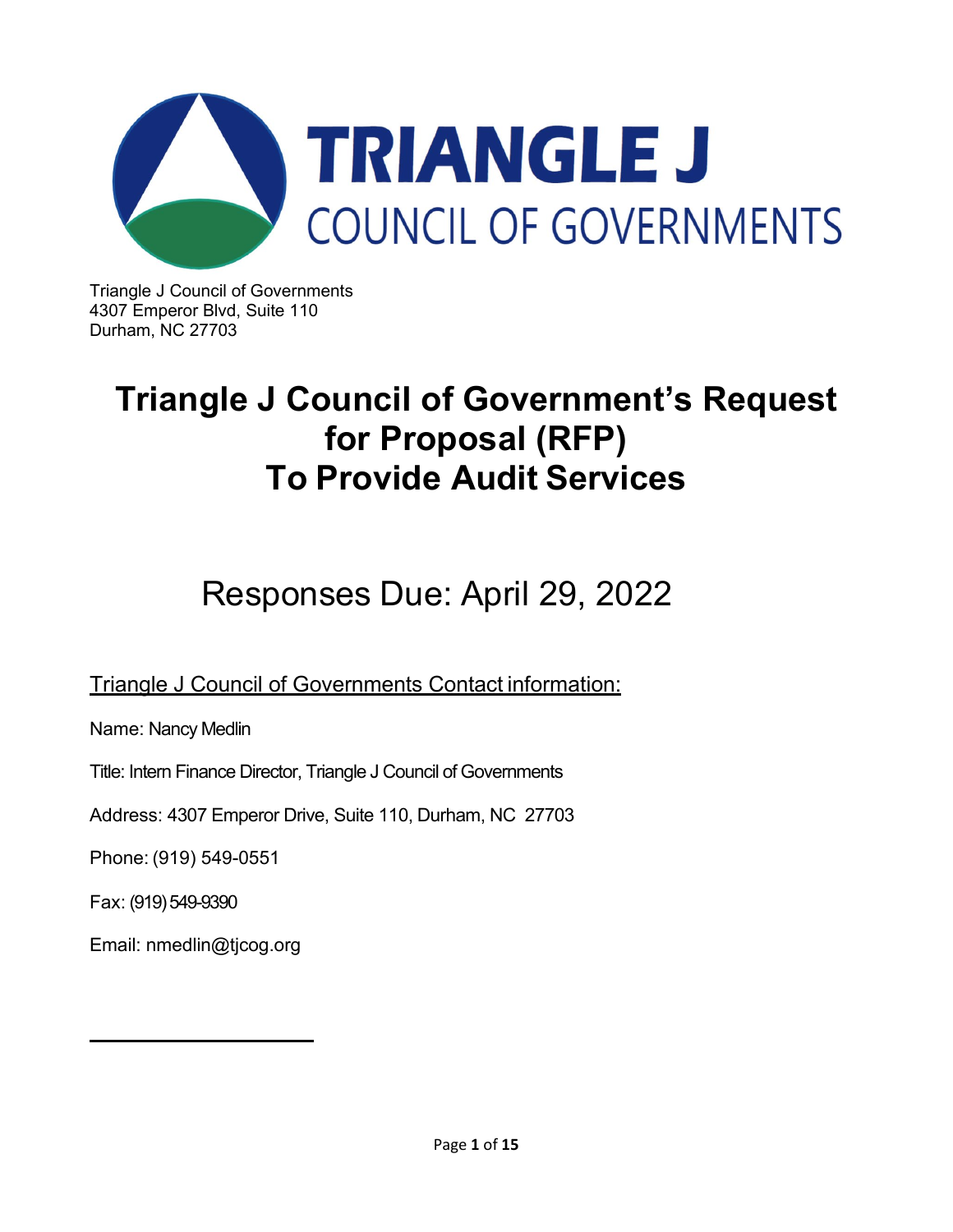## **Request for Proposal**

The Board of Triangle J Council of Governments, North Carolina (hereinafter called the "COG") invites qualified independent auditors (hereinafter called "auditor") having sufficient governmental accounting and auditing experience in performing an audit in accordance with the specifications outlined in this Request for Proposal (RFP) to submit a proposal.

There is no expressed or implied obligation for the COG to reimburse firms for any expenses incurred in preparing proposals in response to this request.

The specific details shown herein shall be considered minimum unless otherwise shown. The specifications, terms, and conditions included with this RFP shall govern in any resulting contract(s) unless approved otherwise in writing by the COG. The bidder consents to personal jurisdiction and venue in a state court of competent jurisdiction in Durham, North Carolina.

#### **Type of Audit**

1. The audit will encompass a financial and compliance examination of the unit's Comprehensive Annual Financial Report (CAFR) in accordance with the laws and/or regulations of the State of North Carolina, which include requirements for the minimum scope of the audit. The financial and compliance audit will cover federal, state, and local funding sources in accordance with generally accepted auditing standards; Government Auditing Standards, July 2018 revisions; the provisions of Title 2 U.S. Code of Federal Regulations (CFR) Part 200, Uniform Administrative Requirements, Cost Principles, and Audit Requirements for Federal Awards (Uniform Guidance), the State Single Audit Implementation Act; and all other applicable laws and regulations.

**2. The scope of the audit and all fee quotes presented should include all approved and known pronouncements through the date of proposal submission. This includes, but is not limited to, the Governmental Accounting Standards Board (GASB) statements and Government Auditing Standards. Although some pronouncements will not be in effect until after the first year of the audit, estimates for future years should include pronouncements that will become effective during that contract period. The audit firm will be expected to advise appropriate COG staff on the applicability of accounting and reporting standards as they become effective.**

3. The financial audit opinion will cover the financial statements for the governmental activities, the business-type activities, each major fund, discretely presented component units (as applicable) and the remaining fund information, which collectively constitutes the basic financial statements. The combining and individual financial statements, schedules, and related information are not necessary for fair presentation, but will be presented as additional analytical data. This supplemental information, as required by GASB 34, will be subjected to the tests and other auditing procedures applied in the audit of the basic financial statements, and an opinion will be given as to whether the supplemental information is fairly stated in all material respects in relation to the basic financial statements taken as a whole. The auditor shall express an opinion on the budgetary comparison information for the General Fund, annually budgeted major and special revenue funds. An opinion will not be given on the Management Discussion and Analysis.

The working papers shall be retained and made available upon request for no less than three years from the date of the Audit report.

4. The audit will also include the following: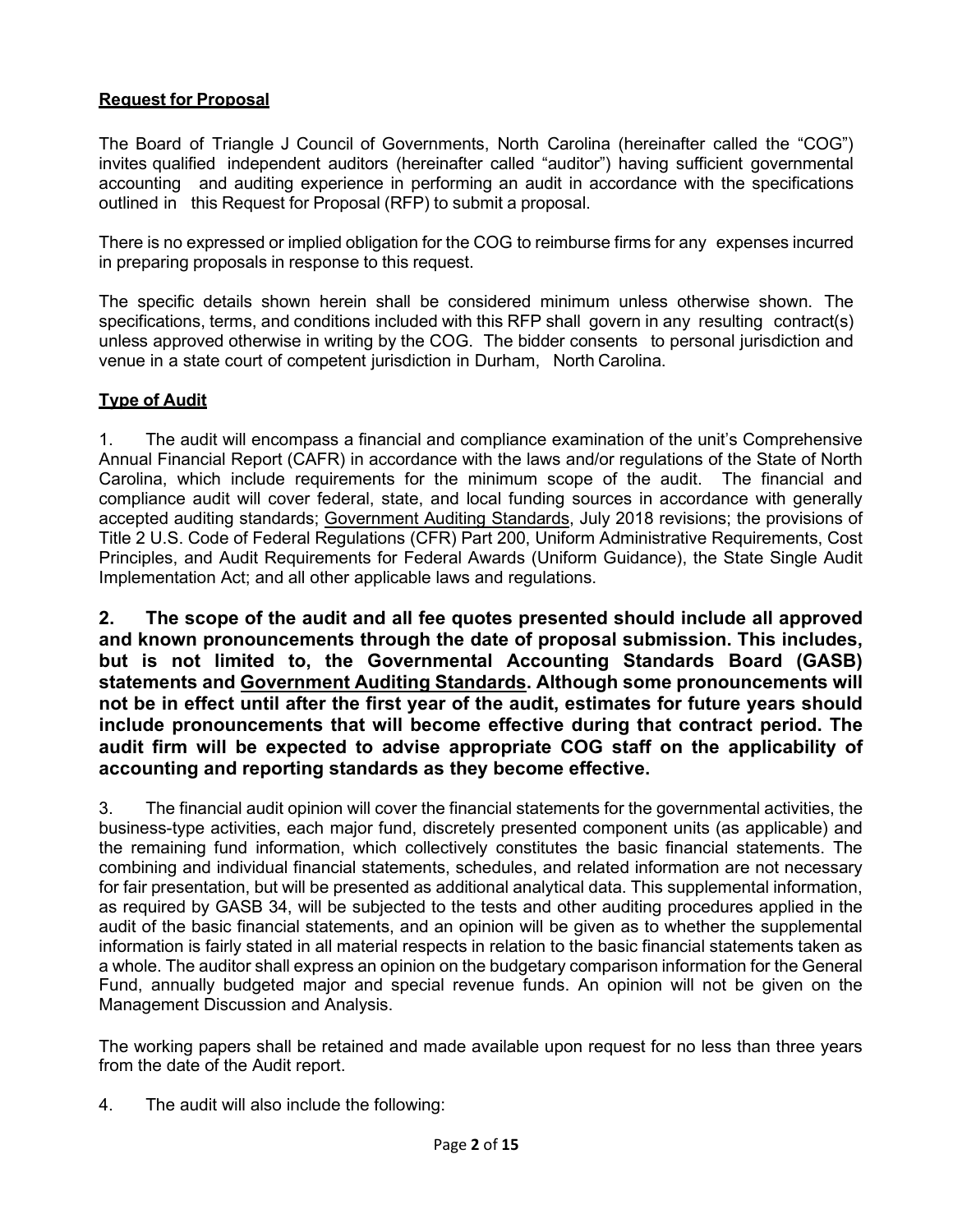- a. Pre-planning conference with Finance staff where both the auditor and Finance staff discuss their expectations of the audit.
- b. Interim audit work prior to June 30th and/or prior to final close.
- c. Attendance at the Board of Delegates meeting in late October for presentation of the financial statements by Manager or Partner of the Audit Staff with comments and potential questions from the Board as requested.

5. The audit should encompass all funds and entity-wide activities as reported in the COG's Comprehensive Annual Financial Report (CAFR) at [June 20, 2021] and any additional funds or entitywide activities that may be added subsequent to that date.

6. If required, the audit firm will issue a management letter to the Board of Delegates after completion of the audit and assist management in implementing recommendations, as is practical. COG staff also request that an informal letter be addressed to the Finance Officer with any efficiency, internal control or accounting improvements that could be made based on the audit staff's observation during their fieldwork. All content must be discussed with the Finance Officer prior to issuance.

7. The COG staff may require the auditor's guidance or input on the completion of certain schedules/documents as to proper format and content, so that they can be used in the audit process as well as inclusion in the COG's financial statements. Guidance may be required for new note disclosures, all outstanding and effective authoritative standards and other reporting requirements at June 30 year-end. Cost for providing these services should be included in the auditor's base fee quote and will not be considered extra for additional billings. In cases, however, where services requested would require a more in-depth scope and require work significantly above the original fee quote, such additional fees must be negotiated prior to commencement of work.

## **Auditor Requirements**

The audit firm is considered to be an independent contractor and will be wholly responsible for the services and the supervision of its own employees and permitted sub-contractors.

A planning meeting will be held each year to determine schedules that the COG will be responsible for preparing. Estimated timeframes will be established, and interim audit work will be planned. Adequate notification will be given prior to any changes in estimated times.

The Triangle J Council of Governments audit engagement must be conducted in accordance with Generally Accepted Auditing Standards (GAAS); Government Auditing Standards, 2018 revisions, issued by the Comptroller General of the United States; and if applicable, the U. S. Office of Management and Budget's (OMB) Uniform Guidance and, if applicable, the State Single Audit Implementation Act, and any other applicable procedures for the audit of a local government's financial statements prepared in accordance with Generally Accepted Accounting Principles (GAAP). By accepting this engagement, the Auditor warrants that he has met the requirements for a peer review and continuing education as specified in Government Auditing Standards. **The Auditor must provide a copy of their most recent peer review report with their proposal.** 

If the COG chooses to prepare a Comprehensive Annual Financial Report (CAFR), the COG Chief Finance Officer (CFO) will prepare an electronic draft CAFR by late-October. The auditor will communicate all recommendations, revisions and suggestions for improvement to the CFO. The CFO will complete the review of the comments as expeditiously as possible. Once all issues for discussion are resolved and the auditor provides opinions and compliance reports, the CFO will deliver the final electronic draft of the CAFR to the auditor. The auditor will complete and submit the necessary Single Audit information to the Federal Audit Clearinghouse on behalf of the COG.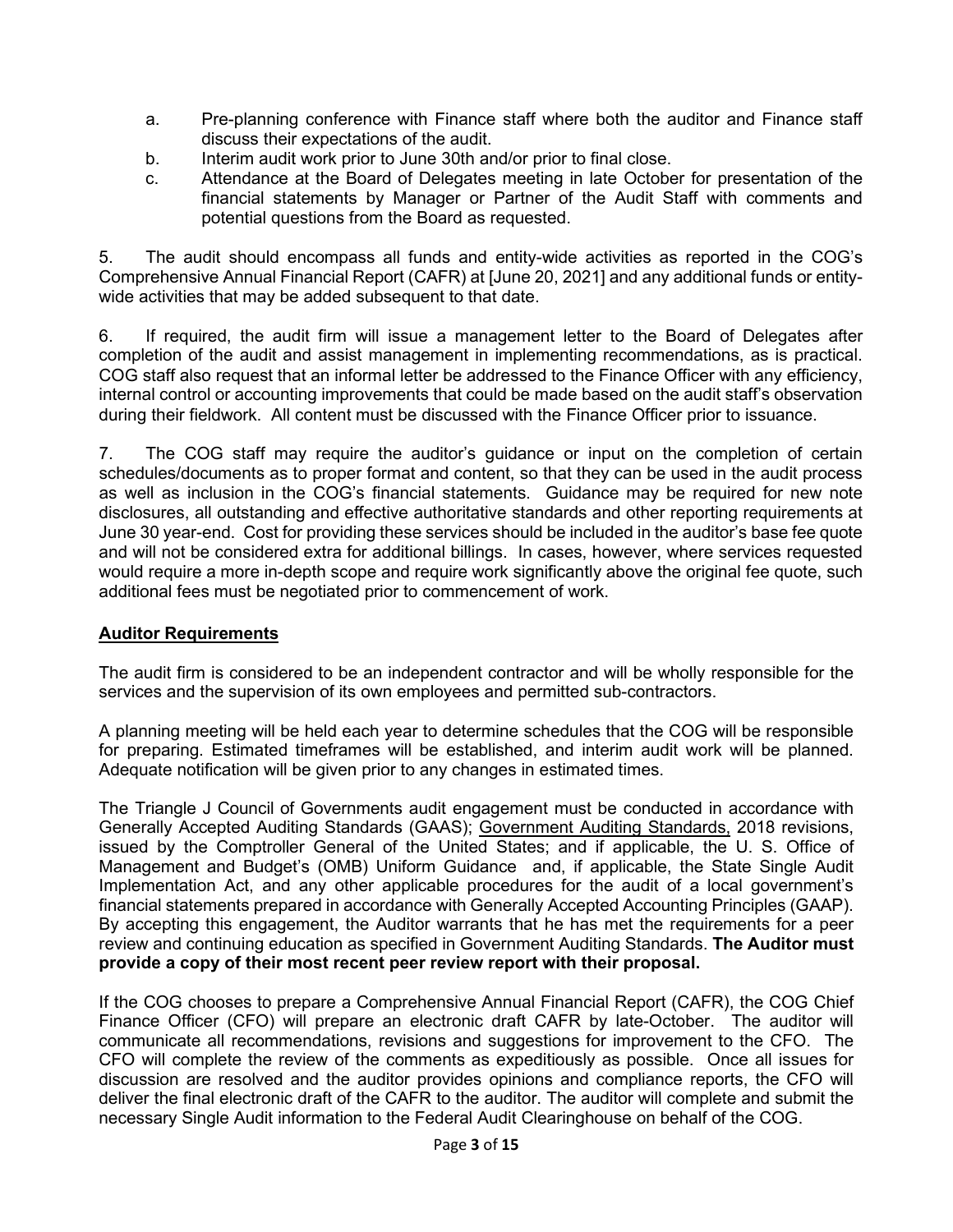Meeting LGC deadlines is a high priority for the COG. Therefore, Triangle J Council of Governments prefers interim fieldwork be completed in early June, at the latest. Year-end fieldwork should begin by or before mid-September and be completed by mid-October. While many documents can be shared electronically, the COG expects that the audit firm staff will be onsite for fieldwork, including manager and partner level staff for at least a portion of the onsite work. **An agreed upon postclosing trial balance must exist by October 15.** The CFO will expect a listing of requested information needed for the audit at the preplanning conference, periodic conferences during the conduct of the audit, as well as an exit conference prior to the completion of fieldwork.

#### **The timing of the draft and review should ensure final completion of the Financial Statements by the annual October 31st deadline or no later than the annual grace period of December 1.**

The auditor is responsible for completing the required data input sheet and electronically submitting the final Audit report/ CAFR as a text-based PDF file to the State & Local Government Financial Division when (or prior to) submitting the final invoice for audit services rendered to the Commission.

In the event that circumstances arise during the audit that require work to be performed in excess of the original estimates, any additional costs will be negotiated prior to commencement of the work and an amended contract will be approved by the governing board and forwarded to the staff of the LGC for approval.

Either the manager or partner of the audit staff is required to present and attend the Board of Delegates' meeting in which the Audit report is presented. Required communications to the Council can be delivered at this point, as well as general comments regarding the audit process and the results of the audit. Finance staff will coordinate this presentation and determine the date and time of the meeting, typically held in late October following the audit completion.

#### **Audit Contract: Period & Payment of Audit Fees**

The COG intends to continue the relationship with the auditor for no less than three (3) years starting with fiscal year ending June 30, 2022. Continuation after the first-year contract will be based on an annual review of the Auditor, recommendation of the department staff, satisfactory negotiation of terms (including price), and availability of an appropriation. Each year after negotiation has taken place an annual contract documenting the terms of the audit will be signed. Since one governing board may not obligate future governing boards, the remaining years of the agreement are subject to annual governing board approval. After the initial three-year period, an annual extension may be granted by the COG based on the above-mentioned criteria and Board of Delegates (Board) concurrence for up to two additional years or until a determination is made to request new proposals. The years identified under this RFP are:

> July 1, 2021, to June 30, 2022 July 1, 2022, to June 30, 2023 July 1, 2023, to June 30, 2024

The required current revision of the form "Contract to Audit Accounts" (form LGC-205) is required to be executed as the contract document; however, the auditor and the COG may also execute an engagement letter and/or a COG contract to include additional terms not addressed in the LGC-205. The entire audit contract package must be approved by the staff of the Local Government Commission. Invoices are subject to approval by the LGC prior to payment by the COG. Interim or progress billings for services rendered marked approved by the LGC will be paid up to 75%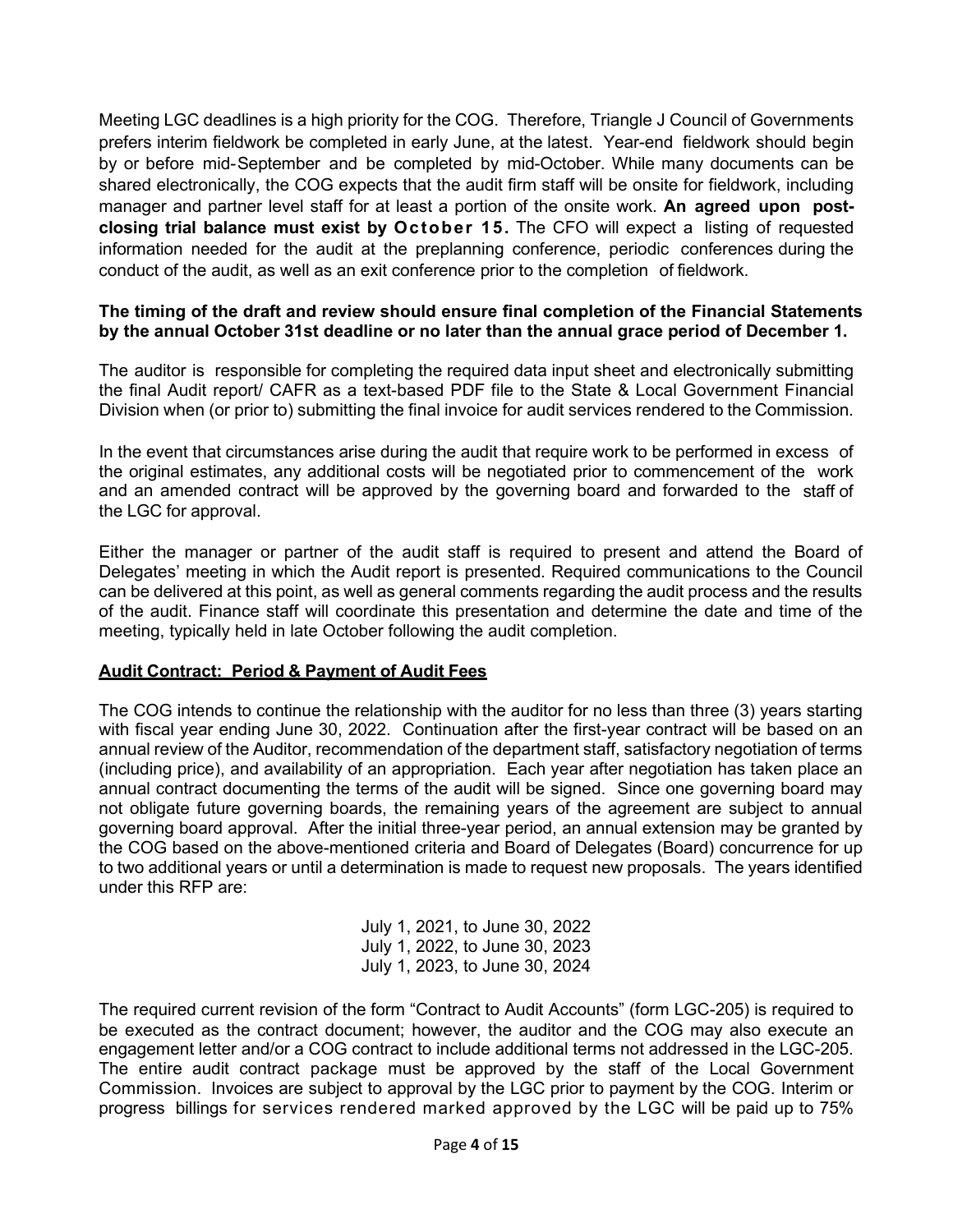of the total fee prior to submission of the final audited financial statements to the staff of the Local Government Commission. The final 25% of the Audit fees (final invoice) will be paid when the financial statements, single audit (if applicable), management letter and amended contract (if applicable) have been reviewed or approved by the LGC.

The LGC only approves invoices for audit related work. Requests for payment related to any additional agreed upon procedures or AFIR work do not require LGC approval. Final invoices for these services will be paid after the final report results and findings have been reviewed and deemed satisfactory by COG staff.

#### **Description of Selection Process**

Submission of Questions Concerning RFP

After the proposal issue date, all communications between the COG and prospective Auditors regarding this RFP shall be in writing. Any inquires, requests for interpretation, technical questions, clarification, or additional information shall be directed to Nancy Medlin by emailing nmedlin@tjcog.org. Questions and responses affecting the scope of the services will be provided to Auditors by issuance of an Addendum which will be posted to the COG's website at www.tjcog.org. This information will also be emailed to all audit firms who have submitted their intent to bid and contact information. All questions shall be received no later than 5:00 P.M., April 21, 2022.

Bidders may not have communications, verbal or otherwise, concerning this RFP with any COG personnel or officials, other than the people listed in this section.

Potential respondents should email nmedlin@ticog.org to acknowledge receipt of the RFP and to inform the COG of its intent to respond. Provide the name, title, address, telephone and email address of the individual who can address inquiries related to this RFP and the respondent's proposal.

Proposals must be submitted in two sections and must be physically signed by an authorized representative of the Audit firm. The first section will be comprised of the audit firm's prior experience and qualifications of its personnel in performing governmental audits. The second section will consist of completed cost estimate sheets. The Finance Office staff will evaluate the auditor/firm on educational and technical qualifications. The firm that best meets the COG's expectations for experience, audit approach, and cost requirements will be selected.

Please keep in mind that cost, while an important factor, will not be the sole determining factor. Unusually low bids that are obviously out of line with other bidders or are significantly lower than our current fees will raise concern. The lowest bid will not automatically be awarded preferential consideration.

The COG reserves the right to reject any or all bids, waive technicalities, and to be the sole judge of suitability of the services for its intended use and further specifically reserve the right to make the award in the best interest of the COG.

Failure to respond to any requirements outlined in the RFP, or failure to enclose copies of the required documents, may disqualify the bid. Firms must be registered with the North Carolina State Board of CPA Examiners.

#### **Section 1 - Profile of the Firm**

The first section should address the requested information below. The corresponding responses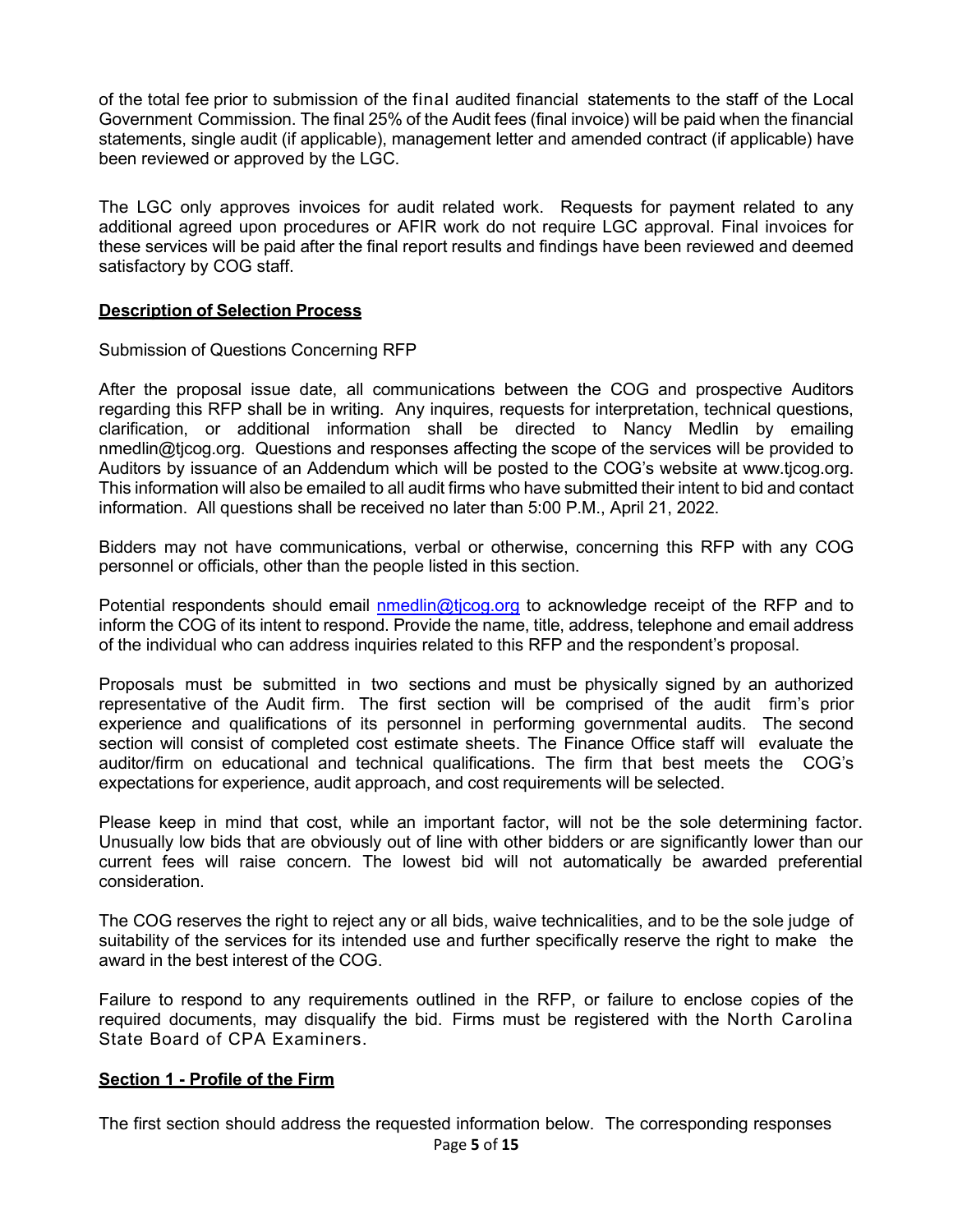should begin with the number below for the requested information.

- 1. Indicate the Audit firm's North Carolina office location(s) that will handle the audit.
- 2. Indicate the number of people (by level) located within the Audit firm's local office that will handle the audit.
- 3. Provide a list of the audit firms' local office's current and prior government audit clients, indicating the type(s) of services performed and the number of years served for each.
- 4. Indicate the experience of the local office in providing additional services to government clients by listing the name of each government, the type(s) of service performed, and the year(s) of engagement.
- 5. Describe your audit organization's participation in AICPA sponsored or comparable quality control programs (peer review). Provide a copy of the firm's current peer review.
- 6. Describe the professional experience in governmental audits of each senior and higher-level person assigned to the audit, the years on each job, and his/her position while on each audit. Indicate the percentages of time each senior and higher-level personnel will be on site.
- 7. Describe the relevant experience and education with the new GASBS reporting requirements, seminars and courses attended within the past three years. Courses in governmental accounting and auditing should be clearly communicated.
- 8. Describe the professional experience of assigned individuals in auditing relevant government organizations, programs, activities, or functions (e.g., Council of Government functions).
- 9. Describe any specialized skills, training, or background in public finance of assigned individuals. This may include participation in State or national professional organizations, speaker or instructor roles in conferences or seminars, or authorship of articles and books.
- 10. Provide names, addresses, and telephone numbers of personnel of current and prior governmental audit clients who may be contracted for a reference.
- 11. Describe the firm's Statement of Policy and Procedures regarding Independence under Government Auditing Standards (Yellow Book), July 2018 Revision. Provide a copy of the firm's Statement of Policy and Procedures.
- 12. Is the firm adequately insured to cover claims? Describe liability insurance coverage arrangements.
- 13. Describe any regulatory action taken by any oversight body against the proposing audit organization or local office.
- 14. Comment on your knowledge of and relationship with the NC Local Government Commission and the University of North Carolina School Of Government in Chapel Hill.

## **Section 2 – Audit Approach**

Proposals should include completed cost estimate sheets and any other necessary cost information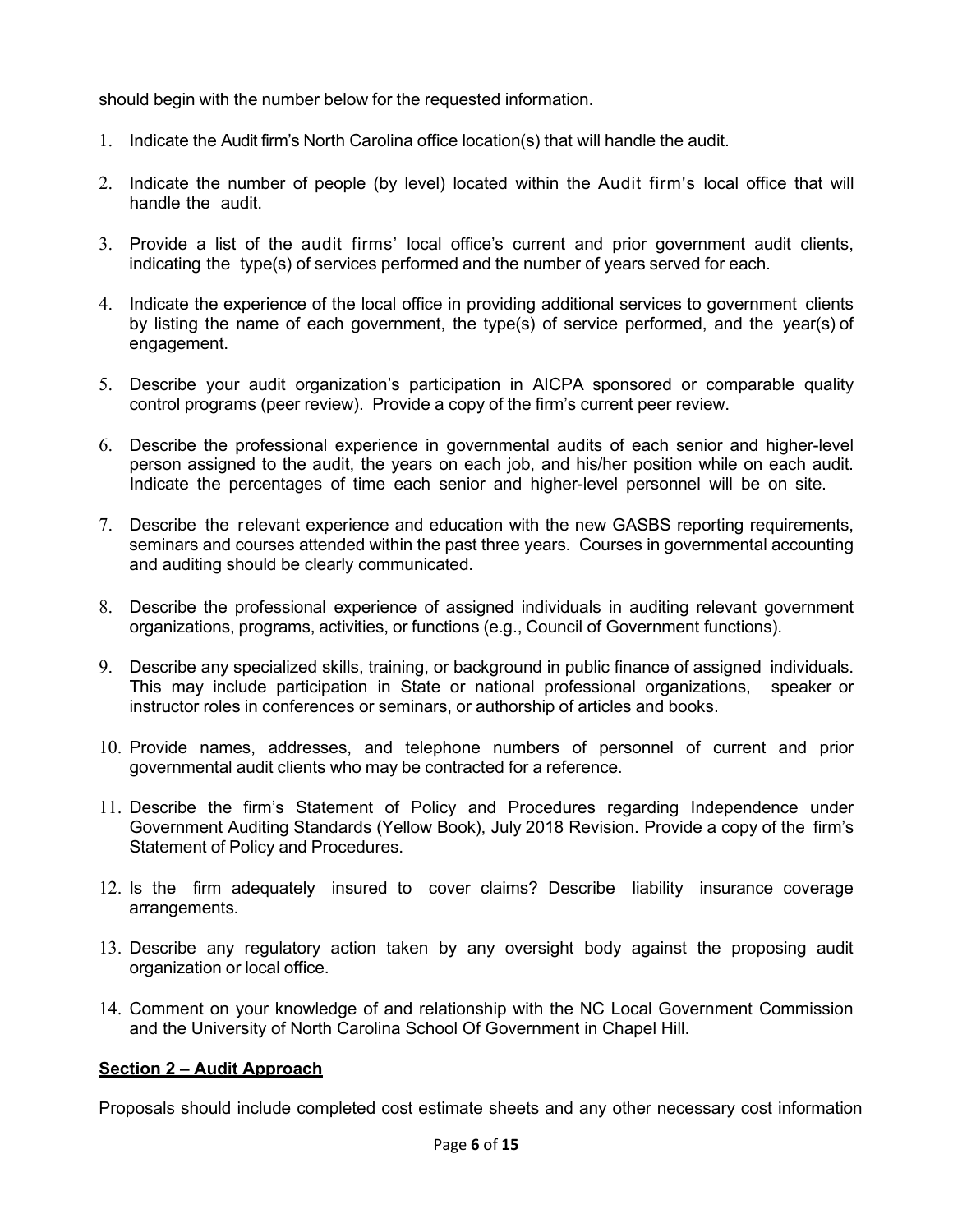in a separate, sealed envelope marked – "Cost Estimate." The COG will evaluate the qualifications of all firms submitting proposals before considering the Cost Estimate.

- 1. Type of audit program used (tailor-made, standard government, or standard commercial).
- 2. Use of statistical sampling.
- 3. Use of automated processes and internal control testing methods
- 4. Use of computer audit specialists.
- 5. Organization of the audit team and the approximate percentage of time spent on the audit by each member.
- 6. Information that will be contained in the management letter.
- 7. Assistance expected from the government's staff, if other than outlined in the RFP.
- 8. Tentative schedule for completing the audit within the specified deadlines of the RFP.
- 9. Specify costs using the format below for the audit year July 1, 2021, to June 30, 2022. For the two audit years which follow, list the estimated costs. The cost for the audit year ending June 30, 2022, is binding, while the second and third years are estimated costs. Cost estimates must indicate the basis for the charges and whether the amount is a "not-to- exceed" amount.
	- A. Audit firm personnel costs Itemize the following for each category of personnel (partner, manager, senior, staff accountants, clerical, etc.) with the different rates per hour.
		- 1) Estimated hours: please categorize estimated hours into the following: on-site interim work, year-end on-site work, and work performed in the auditor's office.
		- 2) Rate per hour.
		- 3) Total cost for each category of personnel and for all personnel costs in total.
	- B. Travel itemize transportation and other travel costs separately.
	- C. Cost of supplies and materials itemize.
	- D. Other costs completely identify and itemize.
		- 1) If applicable, note your method of determining increases in audit costs on a year-toyear basis
- 10. Please list any other information the firm may wish to provide.
- 11. Please include the Summary of Audit Costs Sheet with your proposal.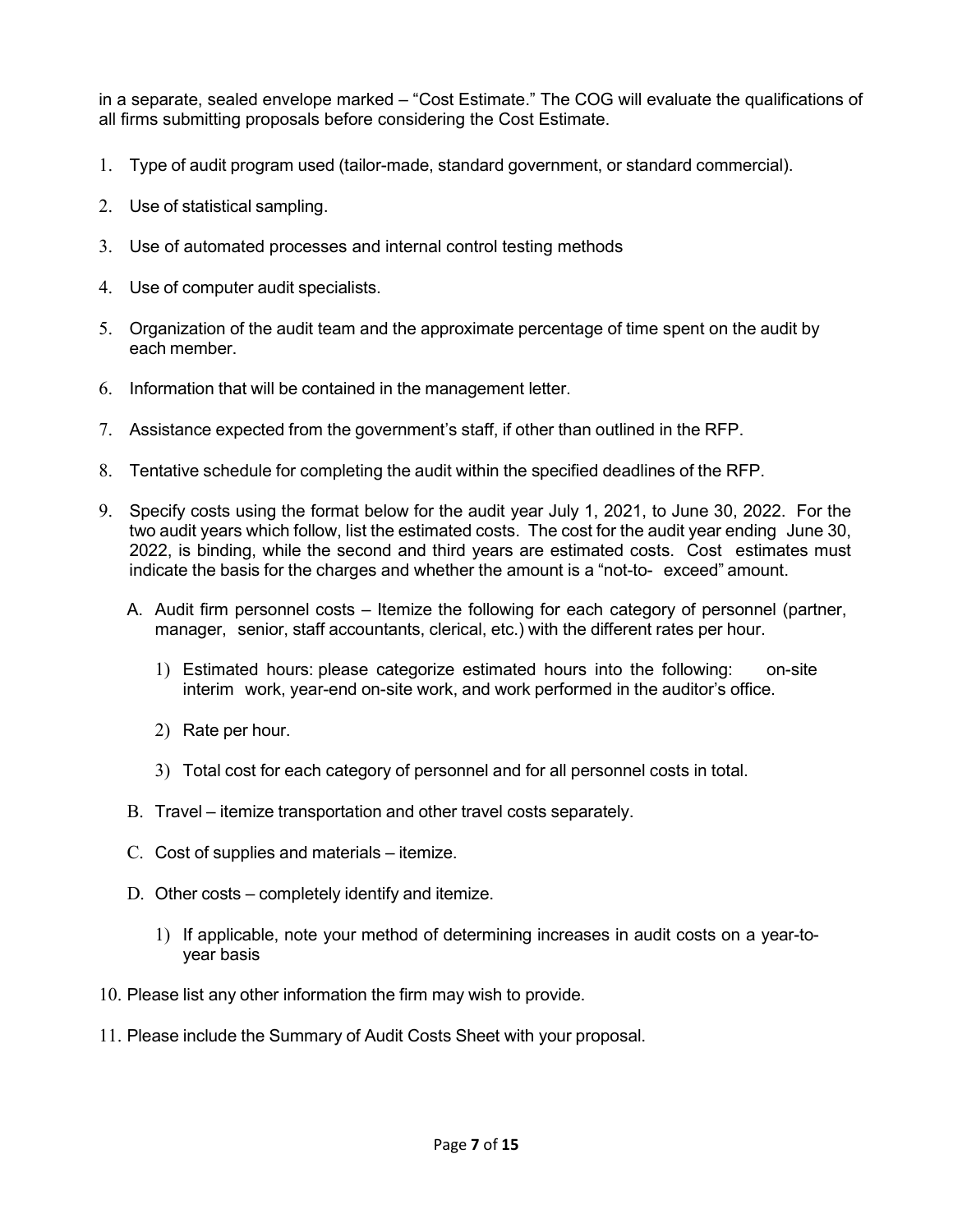## **Time Schedule for Awarding the Contract**

| <b>RFP Release Date</b>                    | <b>March 31, 2022</b>                                                                                                                                                             |
|--------------------------------------------|-----------------------------------------------------------------------------------------------------------------------------------------------------------------------------------|
| Deadline for RFP Questions *               | April 14, 2022, by 5:00 pm                                                                                                                                                        |
| Questions to be Answered No<br>Later Than  | April 21, 2022, by 5pm                                                                                                                                                            |
| Deadline for Receipt of Proposals<br>$***$ | April 29, 2022, by 3:00 pm<br>Triangle J Council of Governments, Finance<br>Department<br>Attn: Nancy Medlin, Interim Finance<br><b>Director</b><br>4307 Emperor Drive, Suite 110 |
| Notice of Recommended Firm                 | May 9, 2022                                                                                                                                                                       |
| <b>Council Approval</b>                    | May 22, 2022                                                                                                                                                                      |

\*Any questions should be directed to Nancy Medlin, Finance Officer, at nmedlin@tjcog.or[g.](mailto:jcrampton@cityofcreedmoor.org) Appointments may be scheduled to discuss further any specific matters necessary in preparing your proposal.

\*\* Proposals can either be submitted electronically (email) to nmedlin@tjcog.org or on paper by April 29, 2022, by 3:00 pm. Envelopes containing proposals on paper should be clearly identified on the front with the words "RESPONSE TO RFP FOR AUDIT SERVICES".

- $\triangleright$  Please note your email should include two separate pdf attachments for sections 1 and 2
- $\triangleright$  Envelopes should include Three copies of the bound proposal (clearly separating section 1 and 2) should be delivered to: Shantel Haskins, 4307 Emperor Drive, Suite 110, Durham, NC 27703

Triangle J Council of Governments reserves the right to request additional information deemed necessary to aid in the selection process.

The evaluation and selection criteria and process contained in this RFP will be used by the Review Committee, consisting of the Executive Director of the COG, Strategy & Operations Manager, and Interim Finance Director, to evaluate the Proposals. The Interim Finance Director plans to report the evaluation outcome to the Board of Commissioners and seek the Triangle J Council of Governments Board of Delegate's concurrence and authorization to consider entering into an agreement with the selected Prospective Auditing Firm at the May 22, 2022, Board meeting. The COG will enter into a contract with the Prospective Auditing Firm that is selected by the COG Board of Delegates.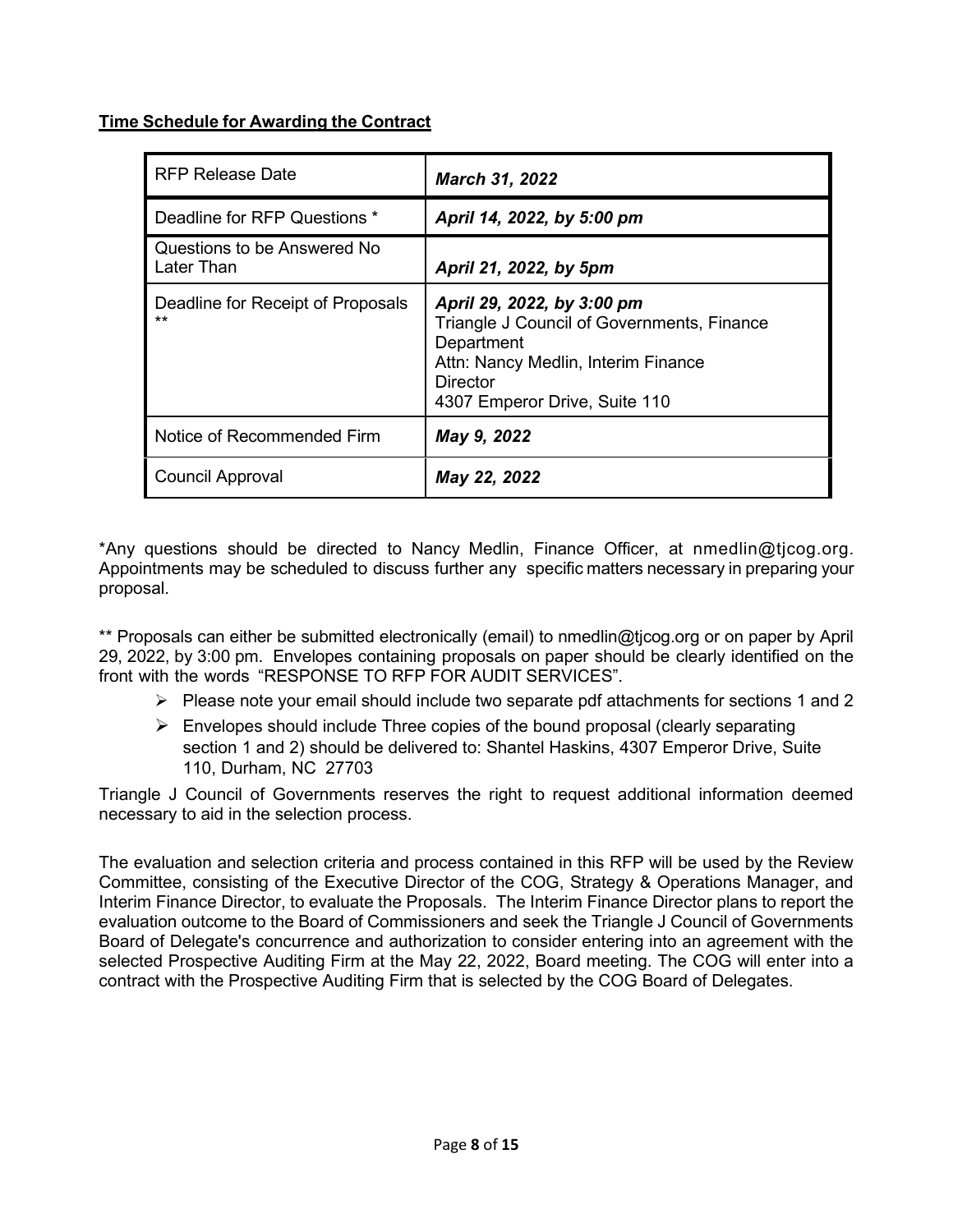#### **Description of the Governmental Entity and Its Accounting System**

Reference should be made to the most recent CAFR/Audit report for a general overview of the COG. A PDF copy of the most recent CAFR/Audit report is located on the COG's website see below or by emailing [nmedlin@tjcog.org.](mailto:jcrampton@cityofcreedmoor.org)

www.ticog.org

#### **Funds**

Triangle J Council of Government maintains the following funds: Governmental Funds General Fund

 Fiduciary Funds OPEB Trust Fund

#### **Grants, Entitlements, and Shared Revenues**

A copy of the Schedule of Federal and State Expenditures and a Summary of Auditor's Results showing the major programs for the year ended June 30, 2021, can be found in the CAFR (OR AUDIT REPORT) located on the COG's website.

#### **Budgets**

The COG annual budget is adopted for the General Fund. All budgets are prepared using the modified accrual basis of accounting. All appropriations for annually budgeted funds are made at the departmental level. The COG also maintains an encumbrance system. Both the budgetary and encumbrance systems are integrated with the accounting system to provide comparisons with actual expenditures.

#### **Accounting Records**

The COG maintains all its accounting records at the finance office located at 4307 Emperor Boulevard, Suite 110, Durham, NC 27703. All accounting journals and subsidiary ledgers are maintained on Abila software.

#### **Assistance Available to Auditor**

#### **The COG will designate an individual that understands the services to be provided in accordance to GAGAS §3.73 (GAGAS 2018 Revision)**

The COG will make available to the auditor sufficient help to pull and re-file records and prepare necessary confirmations. An electronic version of the trial balance with budgeted amounts will be made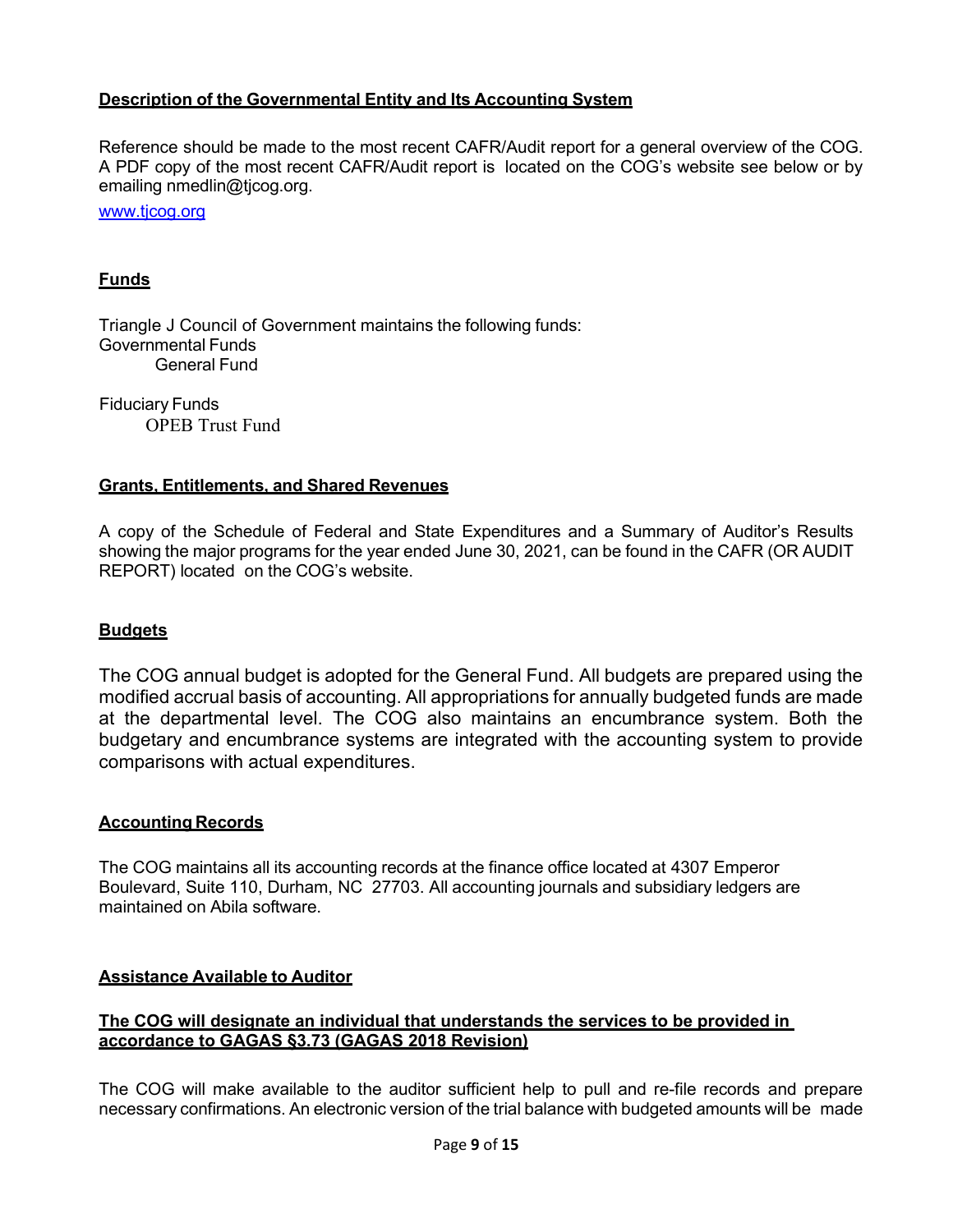available in late August. The following accounting procedures will be completed, and documents prepared by the COG's staff no later than September 1.

The books of account will be fully balanced.

- All subsidiary ledgers will be reconciled to control accounts.
- All bank account reconciliations for each month will be completed.

The COG's personnel will prepare the following items:

## **General**

- 1. Working Balance Sheet for each fund.
- 2. Working Statement of Revenues, Expenditures, and Transfers for each fund.
- 3. Working Statement of Cash Flows where required.
- 4. General Ledger transaction detail report for each account.
- 5. A copy of the original budget, all amendments, and the final budget as of June 30, 2022.
- 6. A copy of all project ordinances and all amendments for active projects during the audit period.
- 7. A copy of board policies, including travel and investment policies, debt policies, fund balance policies and purchasing policies including how the pre-audit process is performed.
- 8. Copies of all signed Board meeting minutes.
- 9. Copies of all correspondence with the staff of the Local Government Commission, including semiannual Cash and Investment Reports (LGC-203), unit letters, letters regarding the audited financial statements and compliance reports for the previous year.
- 10. Required supplementary information, e.g., actuarial information for the Law Enforcement Officers' Separation Allowance and Other Postemployment Benefits (OPEB)

#### **Cash and Investments**

- 1. All bank reconciliations for each month, signed and dated by both a preparer and a knowledgeable reviewer.
- 2. List of outstanding checks by account, showing check number, date, and amount.
- 3. Schedule of all investments for all funds at the audit date, showing book value and estimated market value at fiscal year-end.

#### **Receivables**

- 1. Listing of unpaid tax bills in detail totaled by year as of fiscal year end.
- 2. Listing of outstanding receivables by account as of the fiscal year end.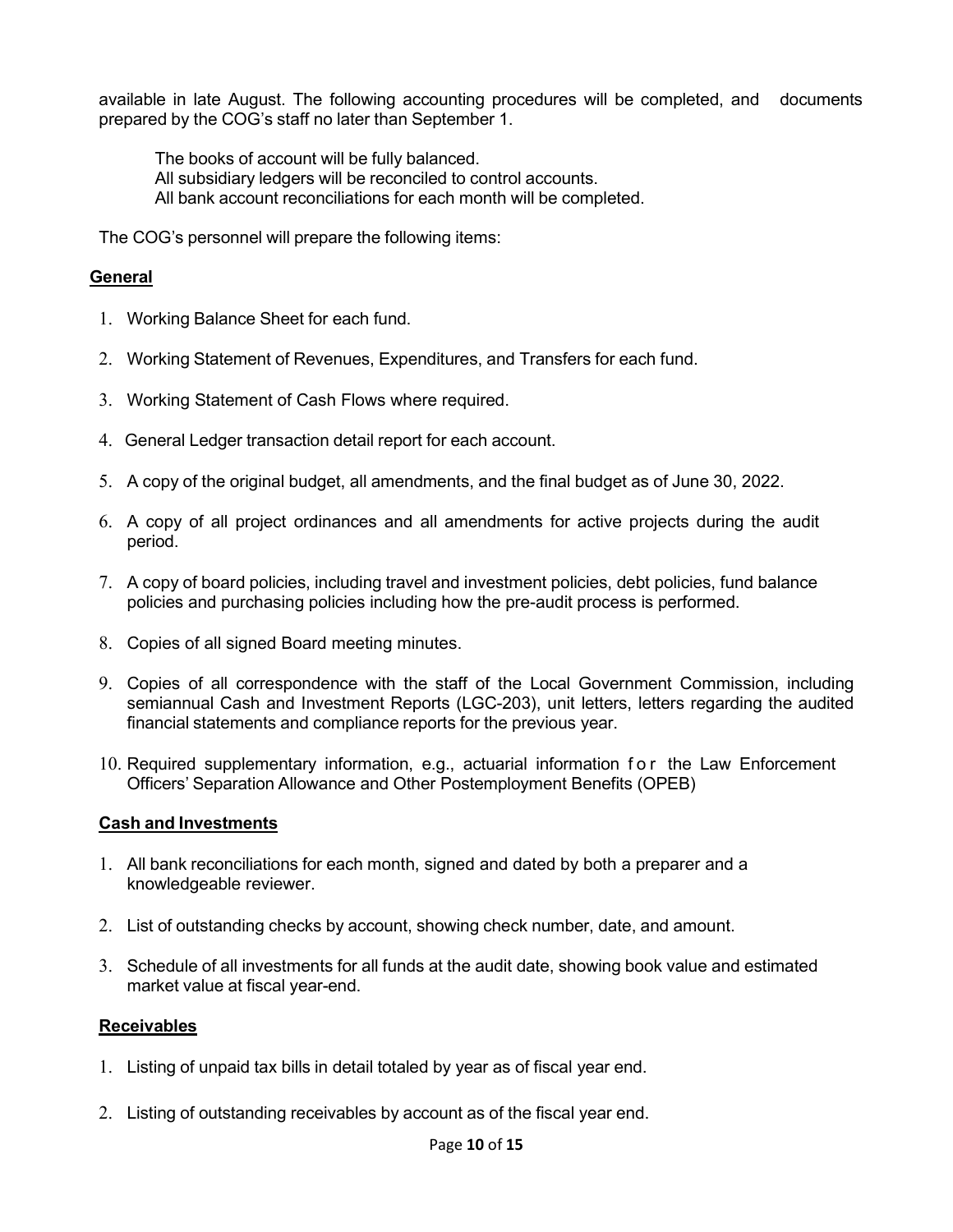- 3. Listing of outstanding receivables in detail as of the fiscal year end.
- 4. Schedule of miscellaneous receivables booked as of the fiscal year end.

#### **Other Assets**

1. Schedule of insurance coverage.

### **Capital Assets**

- 1. Listing of fixed assets by function and activity with supporting schedule of changes in fixed assets and supporting detail of additions, retirements, and transfers.
- 2. Printout of all capital asset acquisitions made during the audit year and CIP placed in service.
- 3. Printout of all capital asset dispositions made during the audit year.
- 4. Printout of depreciation expense posted for the audit year.

### **Current Liabilities**

- 1. Schedule of accounts payable and accrued accounts payable.
- 2. Schedule of reserve for encumbrances.
- 3. Schedule of accrued payroll.
- 4. Schedule of calculation of health insurance and workman's compensation liabilities.
- 5. Schedule of retainage payable.

#### **Long-Term Debt**

- 1. Computation of vested vacation payable as of the audit date.
- 2. Debt Schedule for each debt issue and related payments.

#### **Grants**

The following will be compiled for each grant:

- 1. Grant agreement.
- 2. Grant Budget.
- 3. Schedule of Expenditures of Federal and State Awards.
- 4. Correspondence with the grantor agency, including monitoring reports.
- 5. CFDA # and/or pass-through grant #.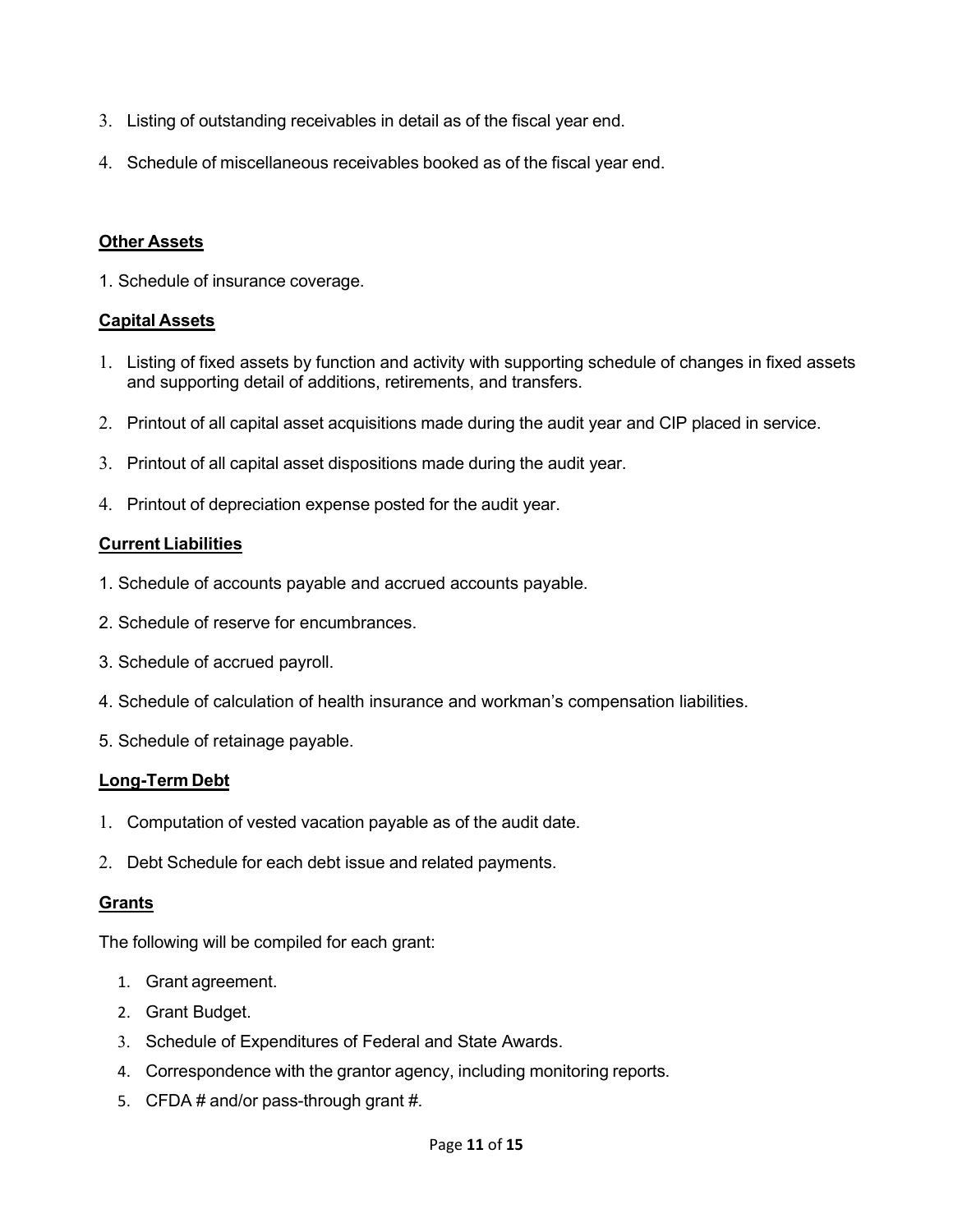- 6. Summary Schedule of Prior Audit findings (if applicable)
- 7. Corrective action plan for each audit finding that will be presented on the Schedule of Findings and Question Costs on County letterhead (if necessary)

## **Conversion**

- 1. Entries to convert from fund to government-wide statements
- 2. Working Statement of Net Position
- 3. Working Statement of Activities
- 4. Allocation of depreciation among functional areas
- 5. Computation of additions and retirements of compensated absences
- 6. Reconciliation of fund and government-wide statements
- 7. Worksheet for determination of major funds
- 8. Worksheet of combining statements for non-major funds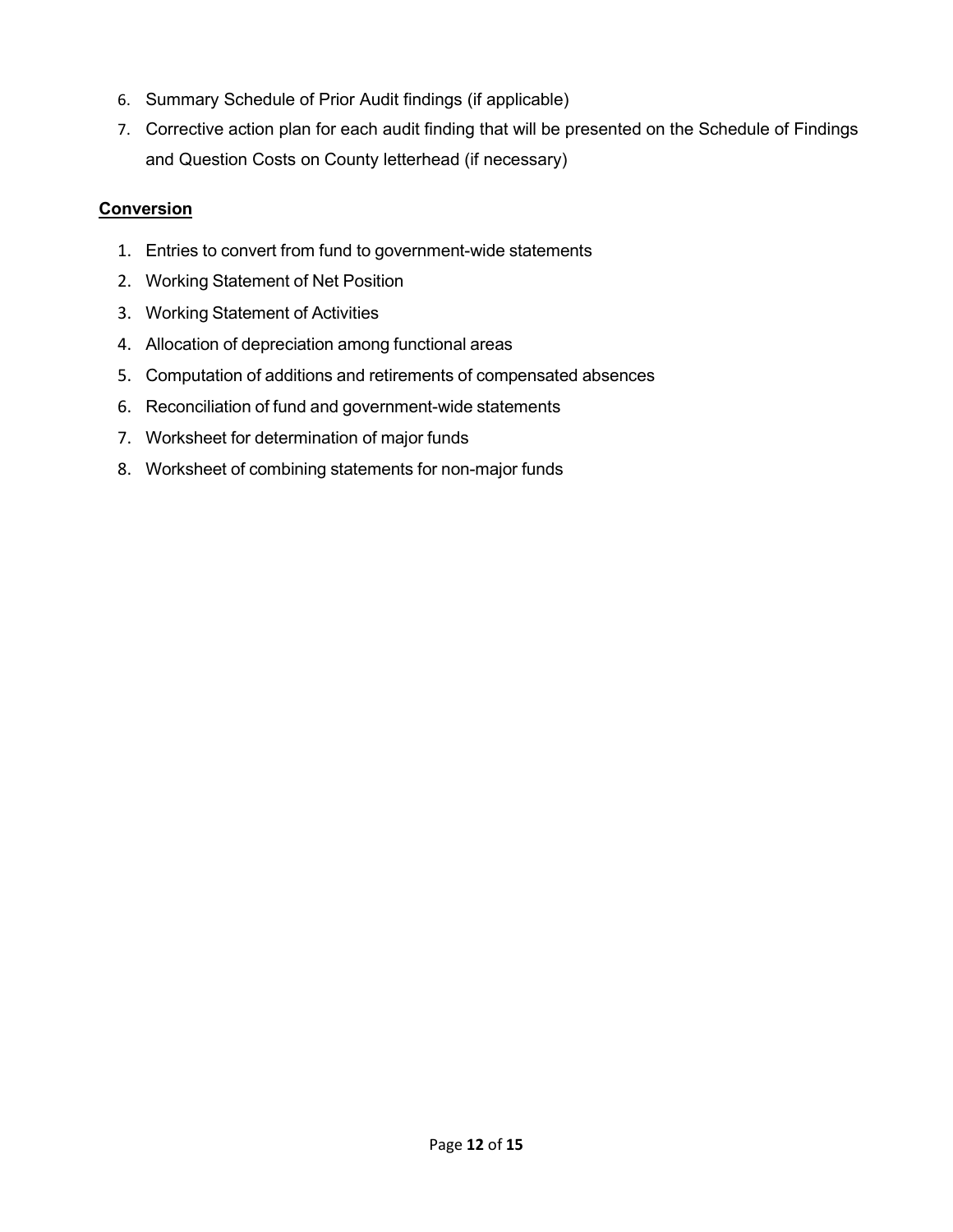## **Size and Complexity of COG – Personnel/Payroll**

| Number of employees                        |     | 50               |  |
|--------------------------------------------|-----|------------------|--|
| Frequency of payroll                       |     | Bi-weekly        |  |
| Number of payroll direct deposit advises   |     | 1,300            |  |
| <b>Purchasing</b>                          |     |                  |  |
| Number of purchase orders issued (FY 21)   |     | 144              |  |
| <b>Bank Accounts</b>                       |     |                  |  |
| Number of bank accounts                    |     | 3                |  |
| Number of investment accounts (non-escrow) |     | $\overline{2}$   |  |
| Number of escrow accounts                  |     | $\boldsymbol{0}$ |  |
| Number of investment safekeeping accounts  |     |                  |  |
| Average monthly activity in main accounts  | \$. | 1,500,000        |  |
| Number of deposits: Central Depository     |     | 279              |  |
| Number of checks: Central Depository       |     | 504              |  |
|                                            |     |                  |  |

#### **The following financial applications are on the computer system:**

General Ledger Accounts Payable Project Accounting Payroll Cash Receipts Accounts Receivable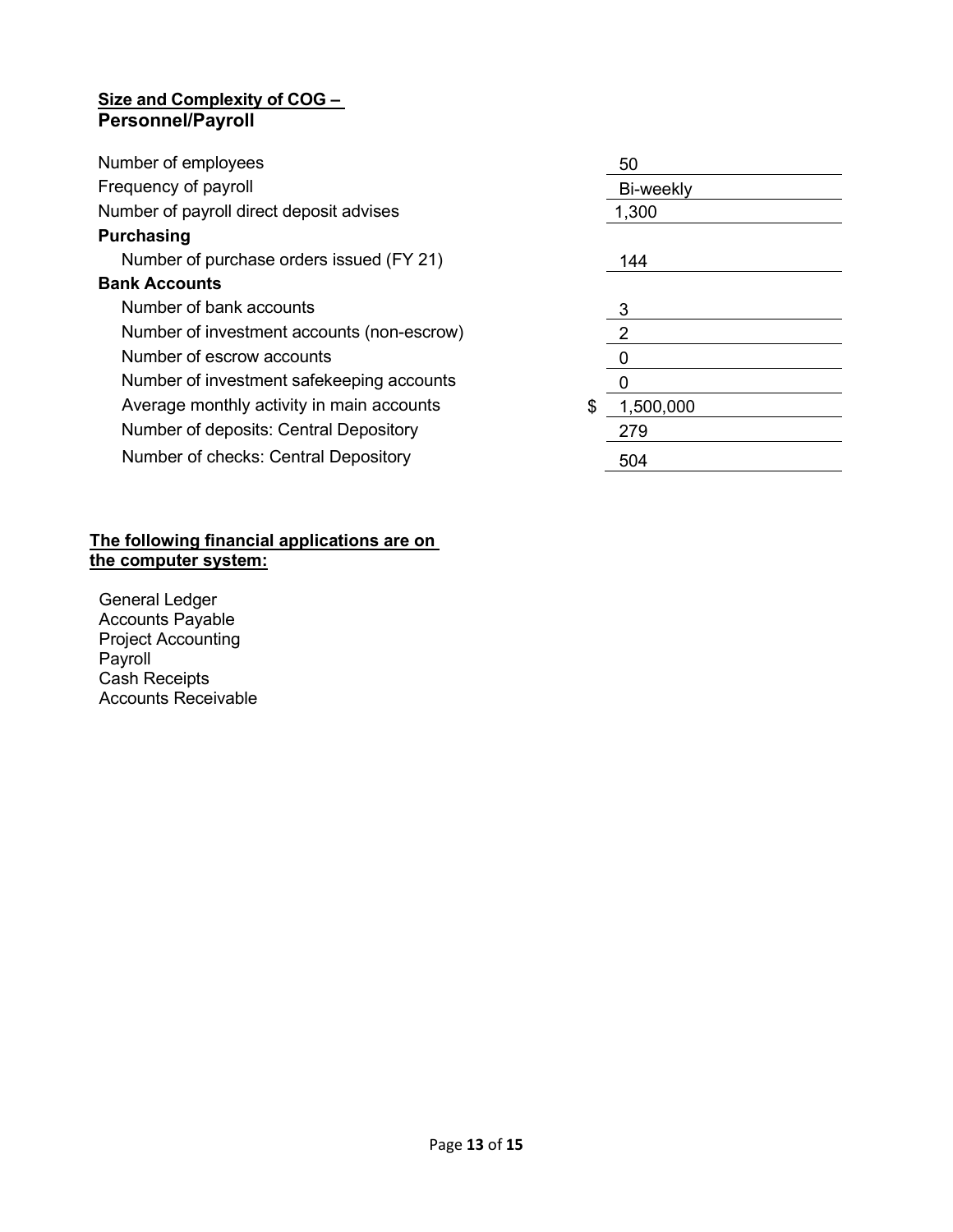### **SUMMARY OF AUDIT COSTS SHEET**

|    | 1. Base Audit - Triangle J Council of Governments<br>a. Includes Personnel costs, travel, and on-site work | $\sim$ |
|----|------------------------------------------------------------------------------------------------------------|--------|
|    | 2. Extra Audit Service<br>a. \$________________per hour                                                    | \$     |
|    | 3. Other: (explain)                                                                                        | \$     |
|    | a. <u>_____________________________</u>                                                                    |        |
| 4. | Other: (explain)                                                                                           | \$     |
|    | $a.$ and $a.$                                                                                              |        |
|    |                                                                                                            |        |

| FIRM:    | <b>Primary Contact:</b> |
|----------|-------------------------|
| Address: | Telephone:              |
|          | Fax:                    |
|          | E-mail:                 |
|          | Date:                   |